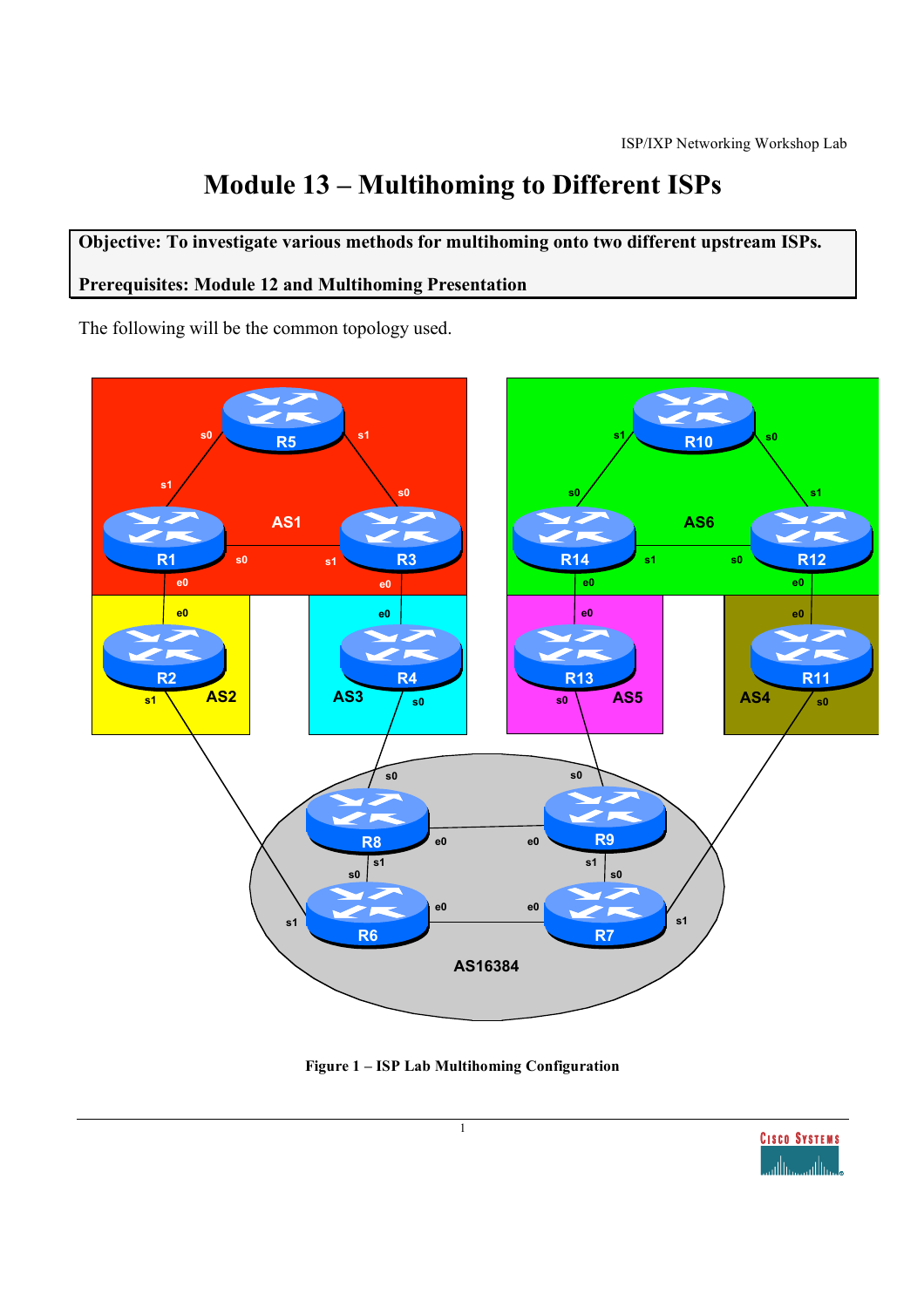## *Lab Notes*

The purpose of this module is to demonstrate multihoming in the situation where the customer AS has one connection to more than one upstream service provider. There are at least two situations where this is applicable:

- Enterprise or Service Provider customer requires more than one connection to the Internet to provide resiliency, and/or loadsharing.
- **Enterprise or Service Provider customer requires more than one Internet connection to give their** network service provider redundancy.

It is important that you review the multihoming presentation before you start with this module. Only configuration examples will be given – it will be left to the workshop participant to use the presentation notes to help them configure their routers correctly.

To ensure an understandable and easy to follow configuration, as well as good practice, a few assumptions about configuring BGP will be made. These are:

- **Use prefix-lists to filter prefixes**
- **Use as-path access-lists to filter ASes**
- **Use route-maps to implement policy**

There are rarely any exceptions to this. Prefix lists are very efficient access-lists and make implementation of prefix filtering on AS borders (and elsewhere) very easy. Please review the BGP presentation materials if there is any uncertainty as to how prefix lists work.

### *Lab Exercise*

- **1. Basic Configuration.** Each router team should configure their router to fit into the network layout depicted in Figure 1. Check all connections. Note that most links are using serial cables. Remember what was covered in Module 11!
- **2. Addressing Plan.** These address ranges should be used throughout this module. You are welcome to use your own range within an AS if you desire, just so long as you consult with the teams in other ASes to ensure there is no overlap. In the every day Internet, such address assignment is carried out by the Regional Internet Registry. AS16384 is the transit provider used in this module, and as such represents the Internet at large. A /16 network block has been assigned to that provider.

| AS1             | 120.10.0.0/19 | AS5     | 121.35.0.0/19 |
|-----------------|---------------|---------|---------------|
| AS <sub>2</sub> | 120.19.0.0/19 | AS6     | 121.99.0.0/19 |
| AS3             | 120.73.0.0/19 | AS16384 | 122.11.0.0/16 |
| AS4             | 121.19.0.0/19 |         |               |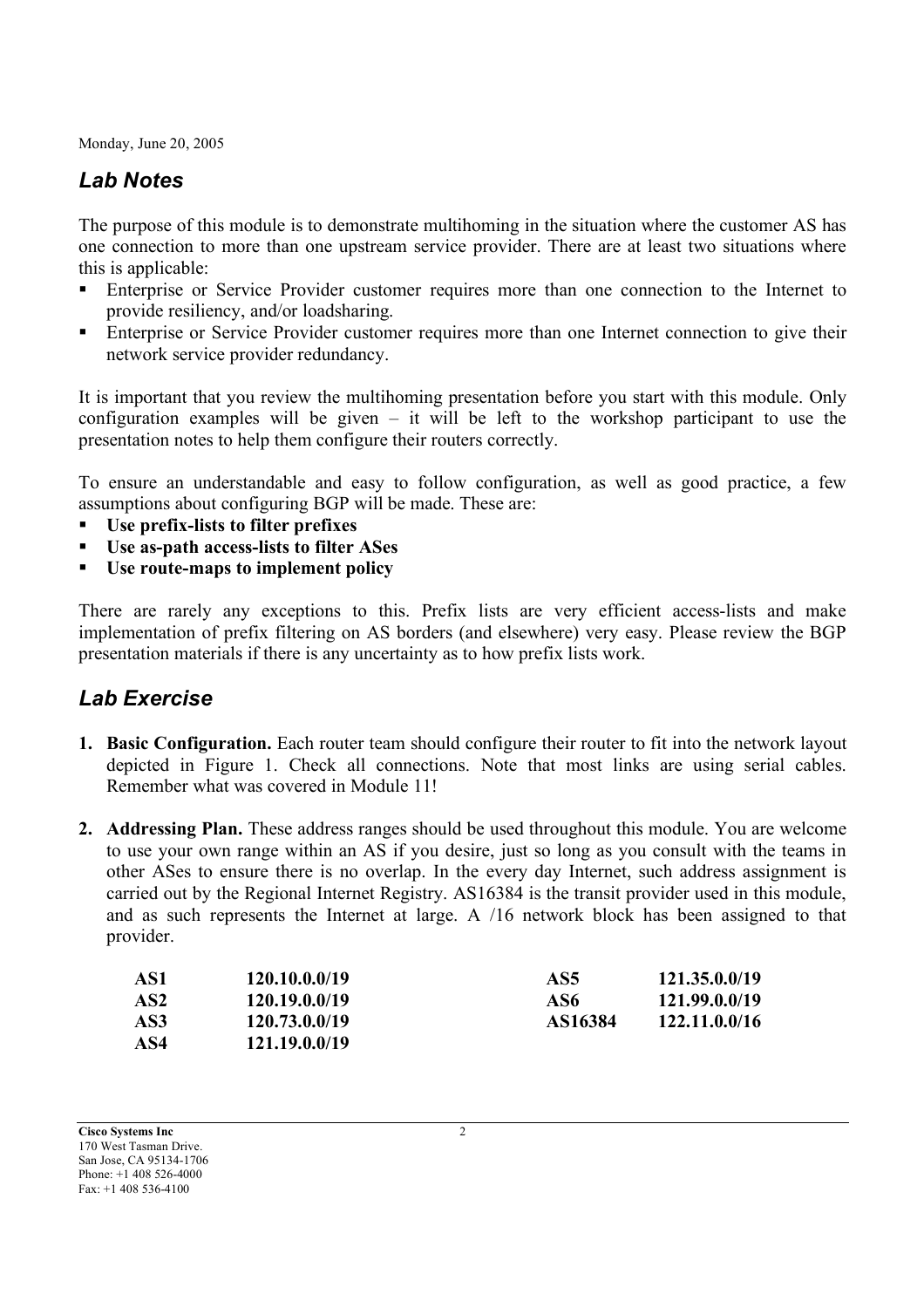ISP/IXP Networking Workshop Lab



**Figure 2 – Multihoming Lab Physical Layout**

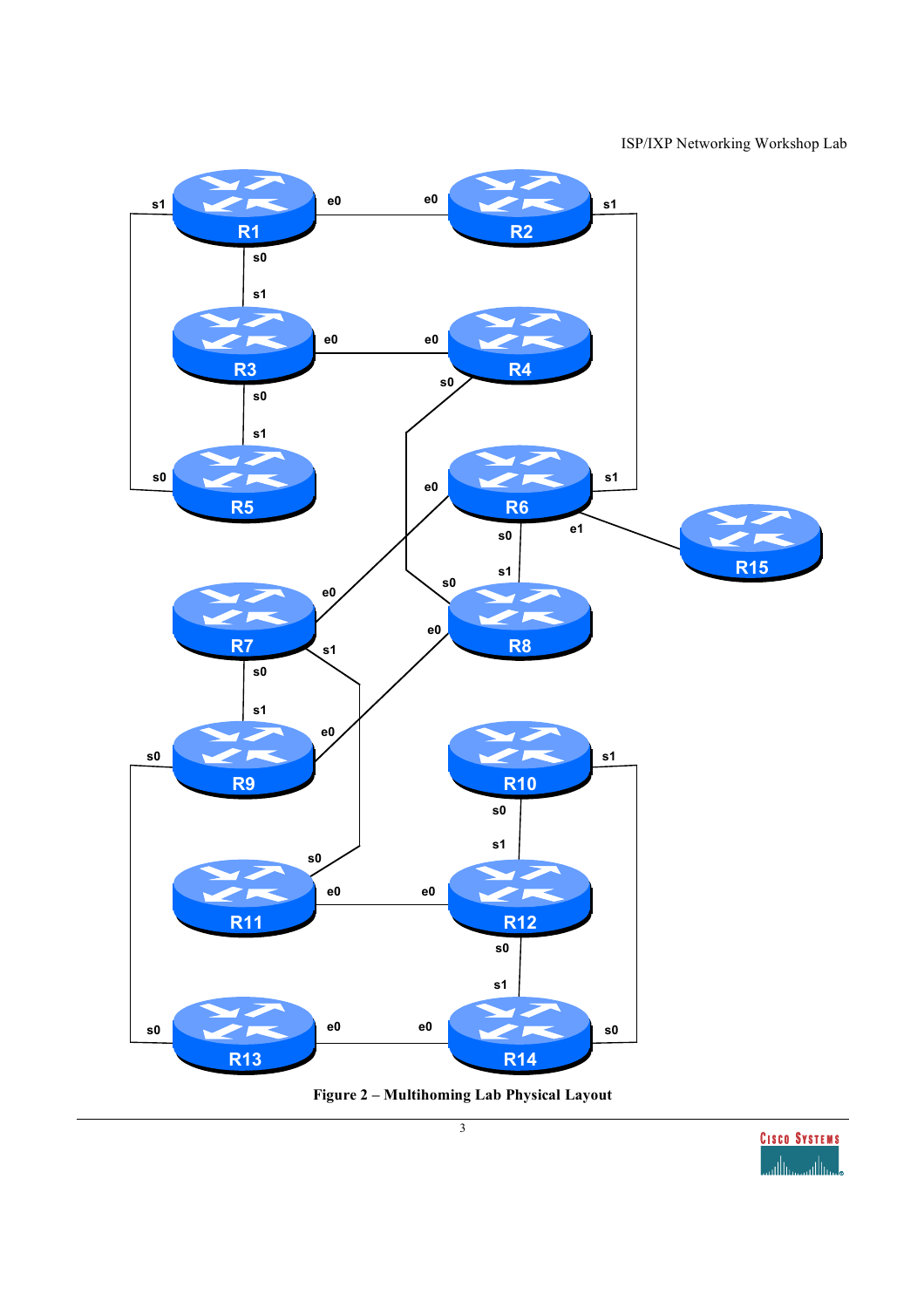**3. Routing Protocols.** OSPF (area 0 only) and iBGP should now be configured between the routers for each of AS 1, AS6 and AS16384. The other 4 ASes do not require OSPF or iBGP as they only have a single router in them. Any interfaces which should not be running OSPF *MUST* be marked as passive in the configuration. And don't forget to use BGP peer groups for iBGP peers.

*Checkpoint #1: When you have properly configured your router, and the other routers in the AS are reachable (i.e. you can ping the other routers, and see BGP and OSPF prefixes in the routing table), please let the instructor know.*

#### *Scenario One – Basic Configuration, no redundancy*

The first scenario is not found in common practice but serves as a good introduction to the concepts of BGP multihoming as found on the Internet. And it will also serve as a reminder of some of the configuration concepts covered in the Basic ISP Workshop.

The customer has two upstream links, one to each ISP. Both links require to be used equally for traffic. The best way of achieving this is to announce half the address space on one link, and the other half of the address space on the other link. (The alternative is to simply announce the whole address block on each link. However, this probably will not achieve any useful degree of loadsharing.)

- **4. Enable eBGP between the transit ASes.** AS2 and AS3 should now enable their eBGP link to AS16384. AS4 and AS5 should do likewise. All router teams in these ASes must ensure that they can see all the prefixes of AS2, AS3, AS4, AS5 and AS16384. If they are not there, work with your team members to ensure they appear. Don't forget the static pull-up route when injecting prefixes into BGP! Also, at this stage there is no need to install prefix filters between these ASes – if you would like to, don't forget that you need to allow through the network blocks of the ASes you are providing transit to.
- **5. Prepare to enable eBGP between AS1 and its two upstreams.** AS1 should currently be running iBGP within its own network. To announce AS1's prefix to AS2 and AS3 we will take the /19 address block and divide it into two. The aim is to achieve relatively even utilisation of the links between AS1 and AS2/AS3, and common practice is to subdivide the address space. AS2 and AS3 will not announce any prefixes to AS1 – they will simply announce a default route. There is no need for any more routing information to be injected into the customer site.
- **6. Create AS1 prefix lists.** First, create the prefix lists on the routers in AS1. For example, Router1 will announce the first subblock, Router3 will announce the second subblock. Both will accept the default route. Example for Router1:

ip prefix-list subblock1 permit 120.10.0.0/20 ip prefix-list default permit 0.0.0.0/0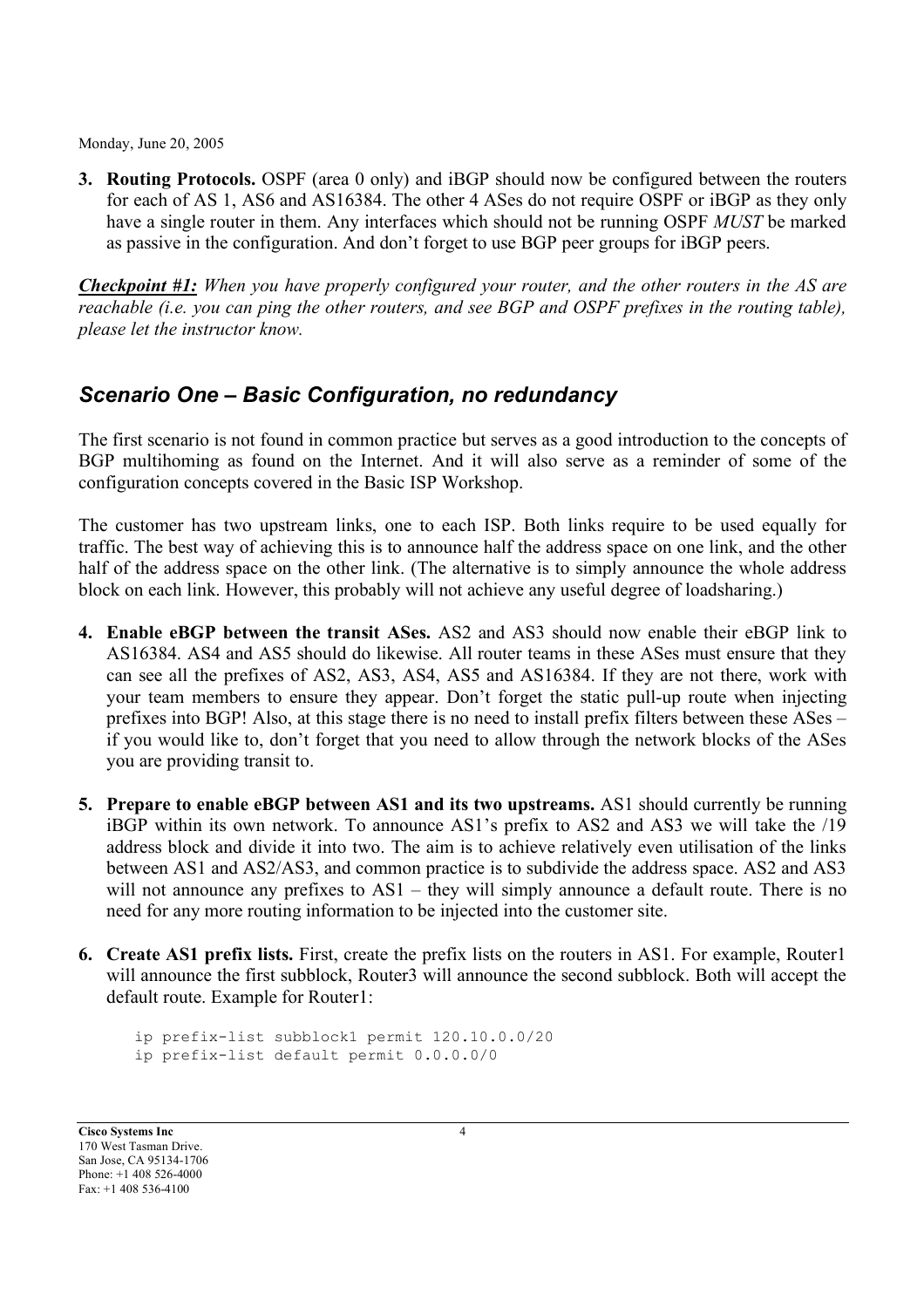**7. Create AS2 and AS3 prefix-lists.** The routers in AS2 and AS3 should only accept those prefixes which the customer is entitled to announce. So a prefix list needs to be installed on both Router2 and Router4 to do this. Notice in the example how a range of addresses has been listed in the permit statement – this is so that the customer can make changes without the upstream having to reconfigure their filters:

```
ip prefix-list Customer permit 120.10.0.0/19 le 20
ip prefix-list default permit 0.0.0.0/0
```
**8. Configure eBGP in AS1.** With the prefix lists configured it is now possible to set up eBGP. It is good practice to configure the filters first, then configure BGP, not the other way around. This helps prevent accidents. Example configuration for Router 3:

```
ip prefix-list subblock2 permit 120.10.16.0/20
ip prefix-list default permit 0.0.0.0/0
!
router bgp 1
neighbor <router4> remote-as 3
 neighbor <router4> description Peering with Router 4 in AS3
 neighbor <router4> prefix-list subblock2 out
 neighbor <router4> prefix-list default in
!
```
**9. Configure eBGP in AS3 with AS1.** AS3 is going to originate the default route in the peering with AS1. The BGP command "default-originate" is used to do this. Example configuration for Router 4:

```
router bgp 3
 neighbor <router3> remote-as 1
 neighbor <router3> description Multihomed Customer
 neighbor <router3> default-originate
 neighbor <router3> prefix-list Customer in
 neighbor <router3> prefix-list default out
!
```
**10. AS2 and AS3 eBGP configuration with AS16384.** Without further configuration changes in AS3, AS1 will be announced by AS2 and AS3 routers to other ASes. It is always good practice to only announce the prefixes you are entitled to announce to the Internet – so now is the time to add prefix filters to the peering with AS16384. The example below is for AS3:

```
ip prefix-list mynets permit 120.10.0.0/19 le 20
ip prefix-list mynets permit 120.73.0.0/19
!
router bgp 3
neighbor <router8> remote-as 16384
 neighbor <router8> description Peering with AS16384 – The Internet
neighbor <router8> prefix-list mynets out
!
```
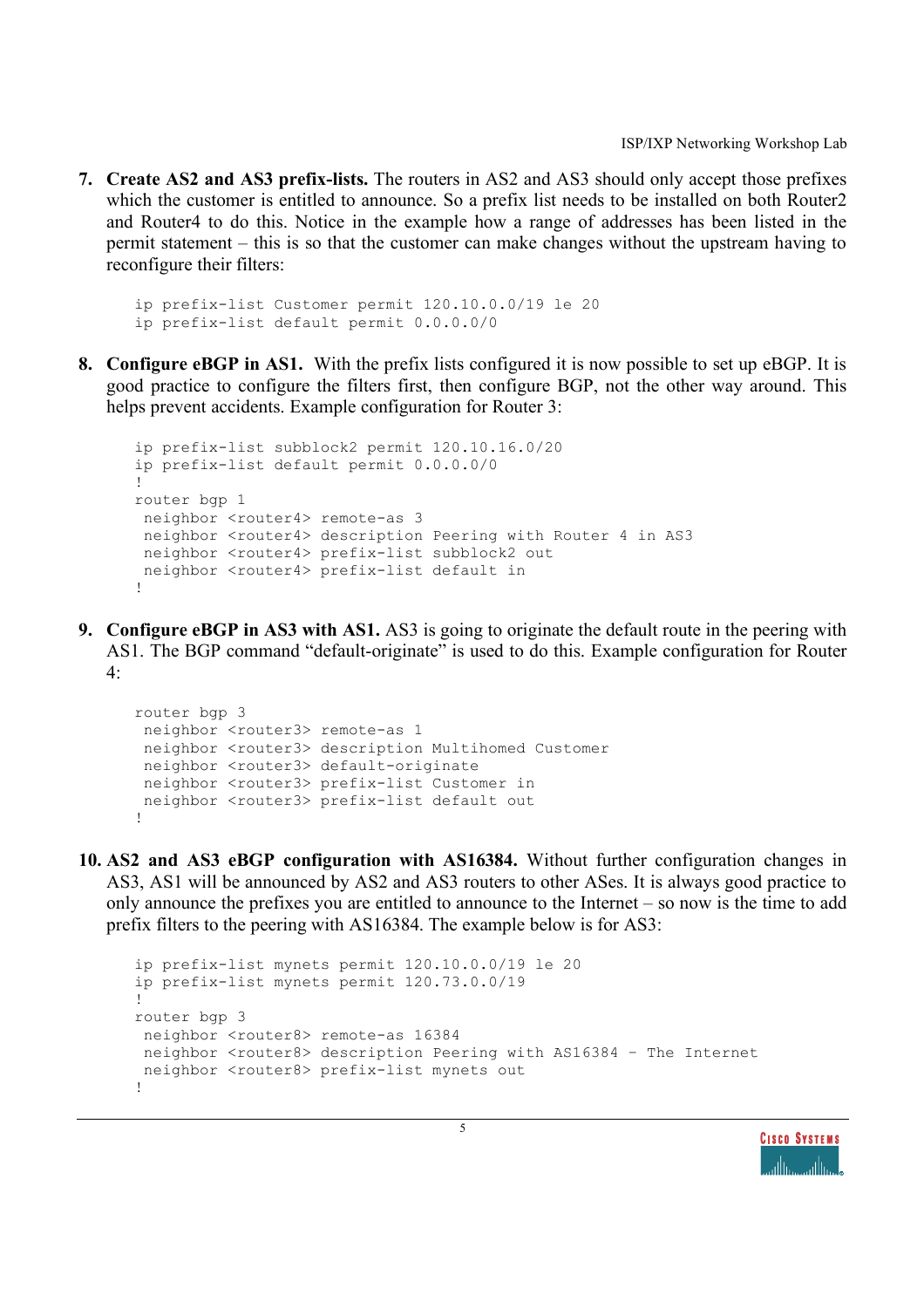- **11. AS16384 eBGP configuration.** The configuration for the routers in AS16384 is left as an exercise. You can choose to filter your customer ASes if you wish – the prefix filters will be based on those configured by your "customers" in the previous step. You will announce all prefixes you have to your customers, so in this case there is no need for an outbound prefix filter (although you can construct one if you really wish to do so).
- **12. AS6 and its upstreams of AS4 and AS5.** The same types of configuration concepts are also required on AS4, AS5 and AS6. AS6 is a multihomed customer of AS4 and AS5. The teams looking after the routers in these two ASes should use the above configuration examples as hints to set up their own peering sessions.

*Checkpoint #2: Once the BGP configuration has been completed, check the routing table and ensure that you have complete reachability over the entire network. If there are any problems, work with the other router teams to resolve those.*

#### **STOP AND WAIT HERE**

#### *Scenario Two – Primary link and backup link*

The second scenario is more commonly employed, especially where the customer has a large circuit to their upstream, and an inexpensive circuit they use almost exclusively for backup purposes to another ISP. (The case maybe that the primary ISP has good connection to the Internet, and the backup ISP is used only as a last resort – for technical, commercial, or political reasons.)

In this case, the whole address block is announced out of both links. However, the announcement going out the backup link has its AS path length increased so that it is at a lower priority. Likewise, the incoming default route announcement from the ISP is "weighted" using local-preference. (**Hint:** remember the purpose of changing the AS Path length? If in doubt, review the BGP presentation material.)

- **13. Cleanup the configuration.** Remove the configuration which split the address blocks into two pieces and inserted them into the BGP table.
- **14. Configure the main link.** Configure the main link between the customer AS and the ISP. For AS1, the link between Router1 and Router2 in AS2 is the main link – the link between Router3 and Router4 in AS3 is the backup. For AS6, the main link is between Router 12 and Router 11 in AS4. Example configuration for Router1:

```
ip prefix-list myblock permit 120.10.0.0/19
ip prefix-list default permit 0.0.0.0/0
!
router bgp 1
network 120.10.0.0 mask 255.255.224.0
neighbor <router2> remote-as 2
```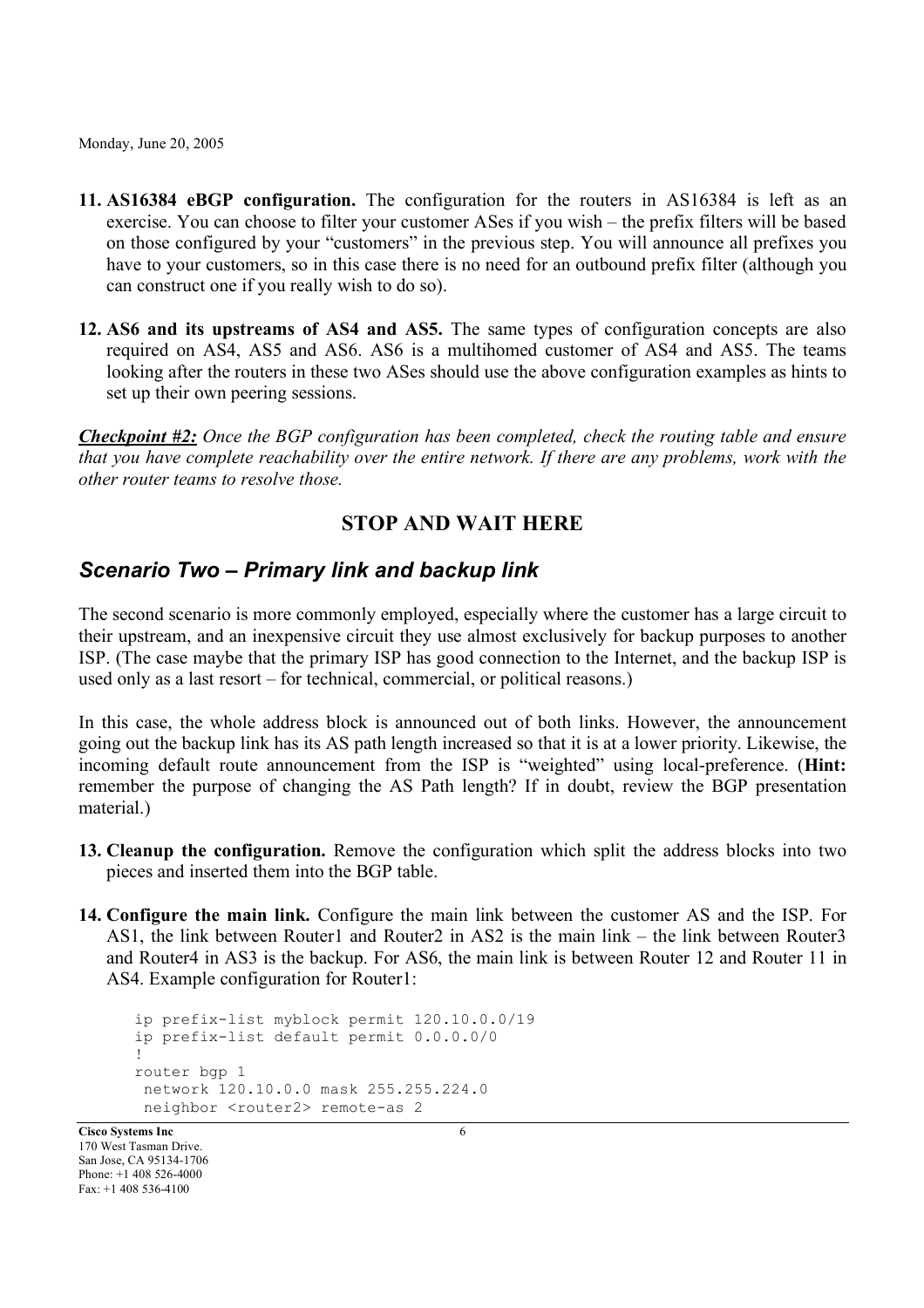neighbor <router2> description Link to Router2 in AS2 neighbor <router2> prefix-list myblock out neighbor <router2> prefix-list default in ! ip route 120.10.0.0 255.255.224.0 null0

**15. Configure the backup link.** Configure the backup link between the private AS and the ISP. Increase the AS Path Length on outbound announcements to 3, and set local preference on inbound announcements to 80. Remember that the shortest AS Path Length and highest local-preference win during the BGP path selection process. To do this, use a route-map on the peering – you will require an inbound and outbound route-map. Example configuration for Router14:

```
ip prefix-list myblock permit 121.99.0.0/19
ip prefix-list default permit 0.0.0.0/0
!
route-map outfilter permit 10
match ip address prefix-list myblock
set as-path prepend 6 6 6
route-map outfilter permit 20
!
route-map infilter permit 10
match ip address prefix-list default
set local-preference 80
route-map infilter permit 20
!
router bgp 6
network 121.99.0.0 mask 255.255.224.0
 neighbor <router13> remote-as 5
 neighbor <router13> description Link to Router13 in AS5
 neighbor <router13> prefix-list myblock out
 neighbor <router13> prefix-list default in
 neighbor <router13> route-map outfilter out
neighbor <router13> route-map infilter in
!
ip route 121.99.0.0 255.255.224.0 null0
```
**16. Connectivity Test.** Check connectivity throughout the lab network. Each router team should be able to see all other routers in the room. When you are satisfied that BGP is working correctly, try running traceroutes to ensure that the primary paths are being followed. When you are satisfied this is the case, check that the backup functions (do this by disconnecting the cable between the two routers on the primary path) – you will see that the backup path is now used.

*Checkpoint #3: Once the BGP configuration has been completed, check the routing table and ensure that you have complete reachability over the entire network. If there are any problems, work with the other router teams to resolve those.*

#### **STOP AND WAIT HERE**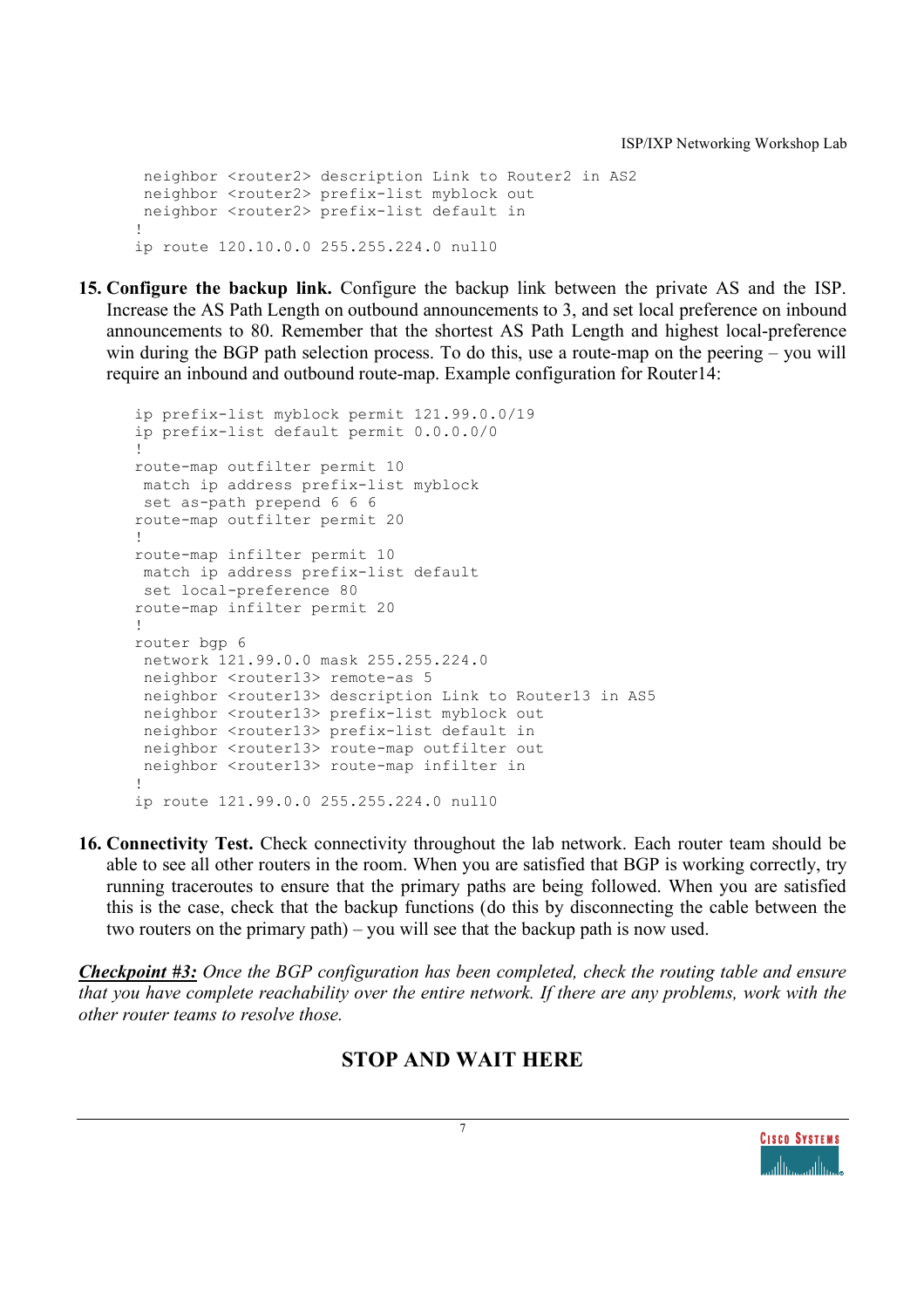#### *Scenario Three – More Controlled Loadsharing*

The third scenario is the most commonly deployed. Most multihomed sites want to implement some kind of loadsharing on the circuits they have to their upstream provider. The example here discusses only two circuits, but the techniques work equally well for a greater number.

To do this, the whole address block is announced out of both links. On the first link it is left untouched, but on the second link it attracts an AS Path Length increase. Also on the second link, the address block is split into two pieces, with one subprefix being announced with no modification to AS Path Length.

- **17. Clean up the configuration of AS1 and AS6.** Remove the configuration which set the weighting for the previous example – specifically the route-maps. They must be removed from the BGP configuration, and from the main configuration.
- **18. Configure the address block and subprefixes in AS1 and AS6.** Modify the router configuration so that the /19 address block and one /20 subprefix is present in the BGP table. Also set up prefix lists to cater for these blocks. For example:

```
ip prefix-list aggregate permit 120.10.0.0/19
!
ip prefix-list subblocks permit 120.10.0.0/19 le 20
!
ip prefix-list default permit 0.0.0.0/0
!
router bgp 1
network 120.10.0.0 mask 255.255.224.0
network 120.10.0.0 mask 255.255.240.0
!
ip route 120.10.0.0 255.255.224.0 null0
ip route 120.10.0.0 255.255.240.0 null0
```
**19. Configure BGP in AS1 and AS6.** For AS1, the link between Router1 and Router2 in AS2 is the first link – the link between Router3 and Router4 in AS3 is the second (and is the one which should also announce the subprefix). For AS6, the first link is between Router 12 and Router 11 in AS4. Configure BGP on the border routers in the customer ASes so that the prefix and one sub prefix is announced to the direct peer as described earlier. For example, Router1 could announce *aggregate* as above, whereas Router3 could announce *aggregate* with a lengthened AS Path, and announce *subblock1* as is. For example on Router3:

```
route-map outfilter permit 10
match ip address prefix-list aggregate
set as-path prepend 1 1 1
route-map outfilter permit 20
!
route-map infilter permit 10
 match ip address prefix-list default
```
**Cisco Systems Inc** 8 170 West Tasman Drive. San Jose, CA 95134-1706 Phone: +1 408 526-4000 Fax: +1 408 536-4100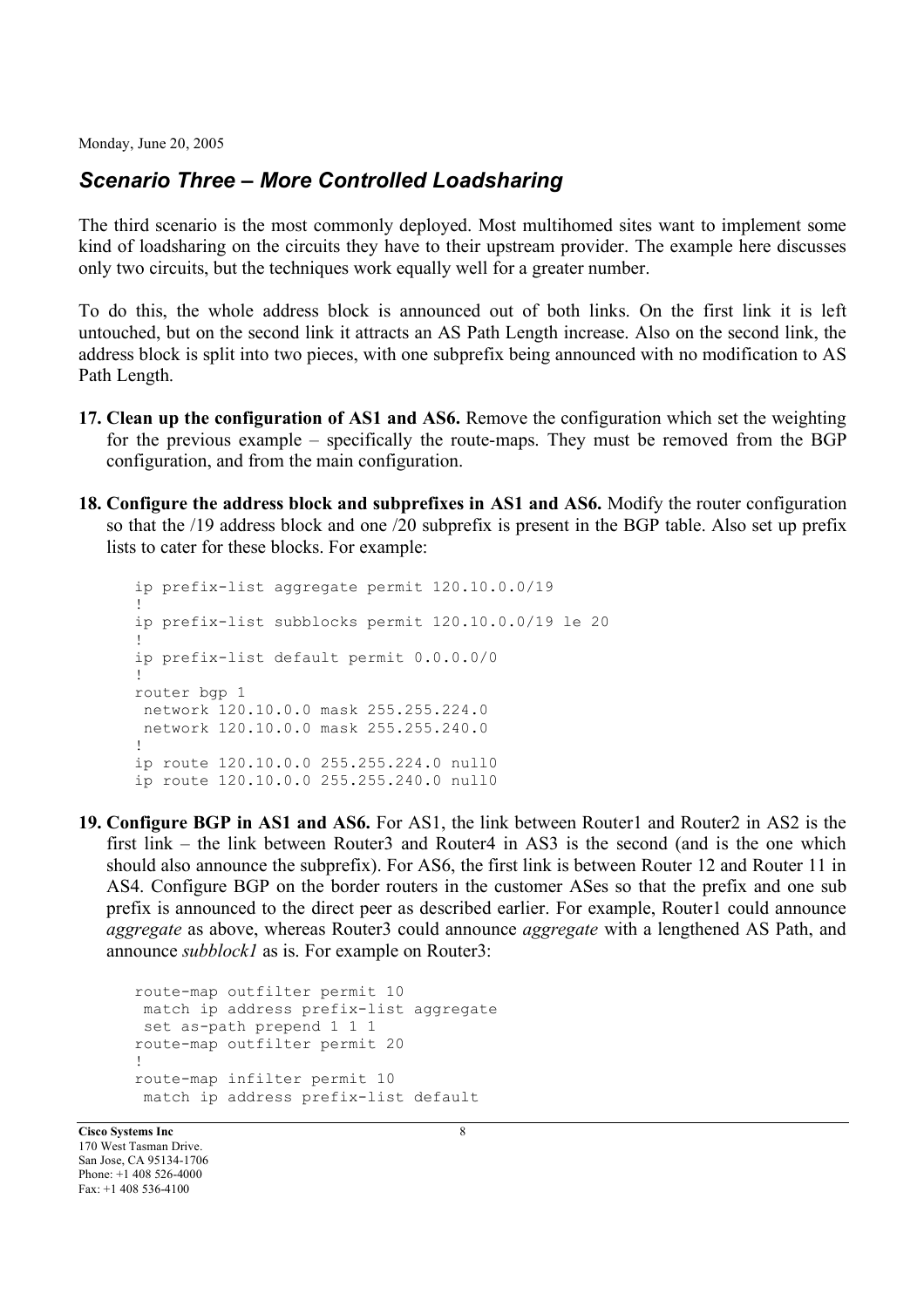```
set local-preference 80
route-map infilter permit 20
!
router bgp 1
network 120.19.0.0 mask 255.255.224.0
neighbor <router4> remote-as 3
 neighbor <router4> description Link to Router4 in AS3
 neighbor <router4> prefix-list subblocks out
 neighbor <router4> prefix-list default in
 neighbor <router4> route-map outfilter out
 neighbor <router4> route-map infilter in
```
**20. Connectivity test.** Check connectivity throughout the lab network. Each router team should be able to see all other routers in the room. When you are satisfied that BGP is working correctly, try running traceroutes to check the path being followed. Also check that backup via the alternative path still functions (do this by disconnecting the cable between the two routers on the primary path) – you will see that the backup path is now used.

*Checkpoint #4: Once the BGP configuration has been completed, check the routing table and ensure that you have complete reachability over the entire network. If there are any problems, work with the other router teams to resolve those.*

- **21. Check the network paths.** Run traceroutes between your router and other routers in the classroom. Ensure that all routers are reachable. If any are not, work with the other router teams to establish what might be wrong.
- **22. Summary.** This module has covered the major situations where a customer requires to multihomed onto more than one service provider backbone. It has demonstrated how to implement this multihoming using prefix-lists, AS Path Length modifications and local-preference where appropriate.